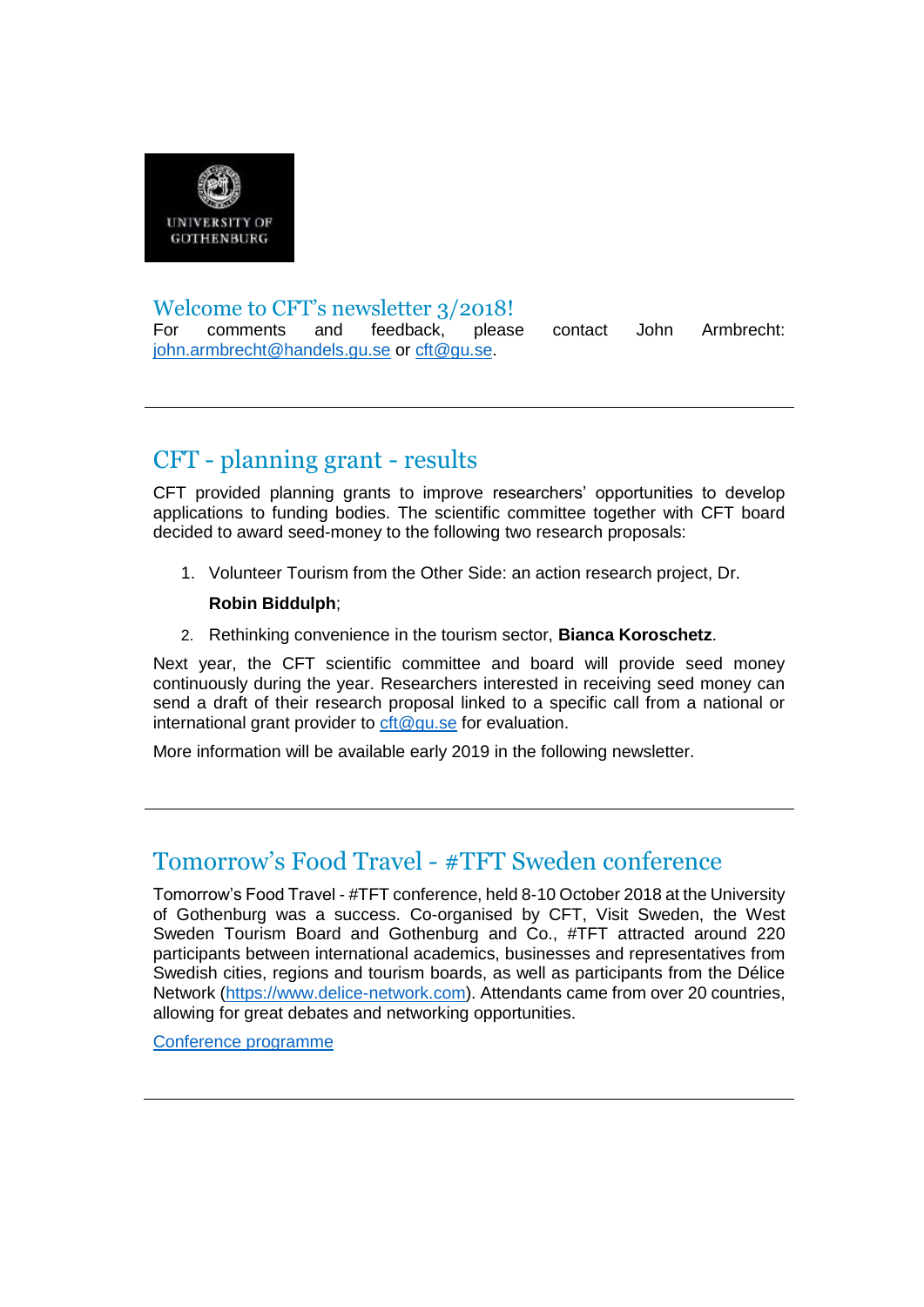# NEWS ON PROJECTS:

### **Addressing inequality, enhancing diversity and facilitating greater dialogue in the hosting of sporting mega events - EventRights**

CFT has been successful in a recent application within Horizon 2020 (EU research and innovation programme), under Marie Curie Actions - Research and Innovation Staff Exchange (RISE).

EventRights is a four-year mobility grant project, with a total budget of  $\epsilon$  770.000. This means that researchers will do month-long research visits at universities worldwide to co-create and exchange knowledge. The project "Addressing inequality, enhancing diversity and facilitating greater dialogue in the hosting of sporting mega events – EventRights" will focus on how large sport events (such as the Olympics and the FIFA World Cup) can become more socially sustainable in working with a positive legacy in host cities and countries. This is a great challenge for modern mega-events in sports and it will be addressed through collaborative research efforts, collaboration with the industry, communication and dissemination of knowledge. The consortium for the project is headed by Prof. Ian Brittain at the University of Coventry (UK) with participating universities from Great Britain, Greece, Germany, Japan, USA, Canada Brazil, and Sweden.

The project is a great opportunity for senior and junior researchers to develop their international network. CFT invites researchers from the University of Gothenburg to contact Erik Lundberg – project coordinator for CFT - to participate in the mobility exchange [\(erik.lundberg@handels.gu.](mailto:erik.lundberg@handels.gu)se).

### **University and business learning for new employability paths in food and gastronomy - FOODbiz**

### *Experiential Learning Workshop on Scary Seafood*

On September 4th 2018, around 70 students from Marketing in the Service Economy course, Svinesundskommittén, the industry, municipalities and other stakeholders met at the School of Business, Economics and Law in Gothenburg to attend the experiential workshop on Scary Seafood. By means of a co-creational approach many ideas, strategies and potential innovations emerged. The experiential workshop was organized as part of FOODbiz "University and business learning for new employability paths in food and gastronomy", together with the Scary Seafood project – providing the scary seafood species – and the Maritime development in Bohuslän project. The workshop ensured cross-fertilisation among different research projects involving the School of Business, Economics and Law. The experiential and transdisciplinary approach and engagement of multiple stakeholders made the workshop an innovative and fun learning experience, and contributed to disseminating the work carried out at the School in the field of food tourism research.

The FOODbiz project will organize the next problem-based workshop in February 2019.

### **3.5 MSEK awarded by Energimyndigheten: Climate smart vacation trips**

Erik Lundberg and colleagues at the Centre for Tourism have been granted 3.5 MSEK from Energimyndigheten (Swedish Energy Agency) to continue research on climate impacts and tourism behaviour. Together with Chalmers and three external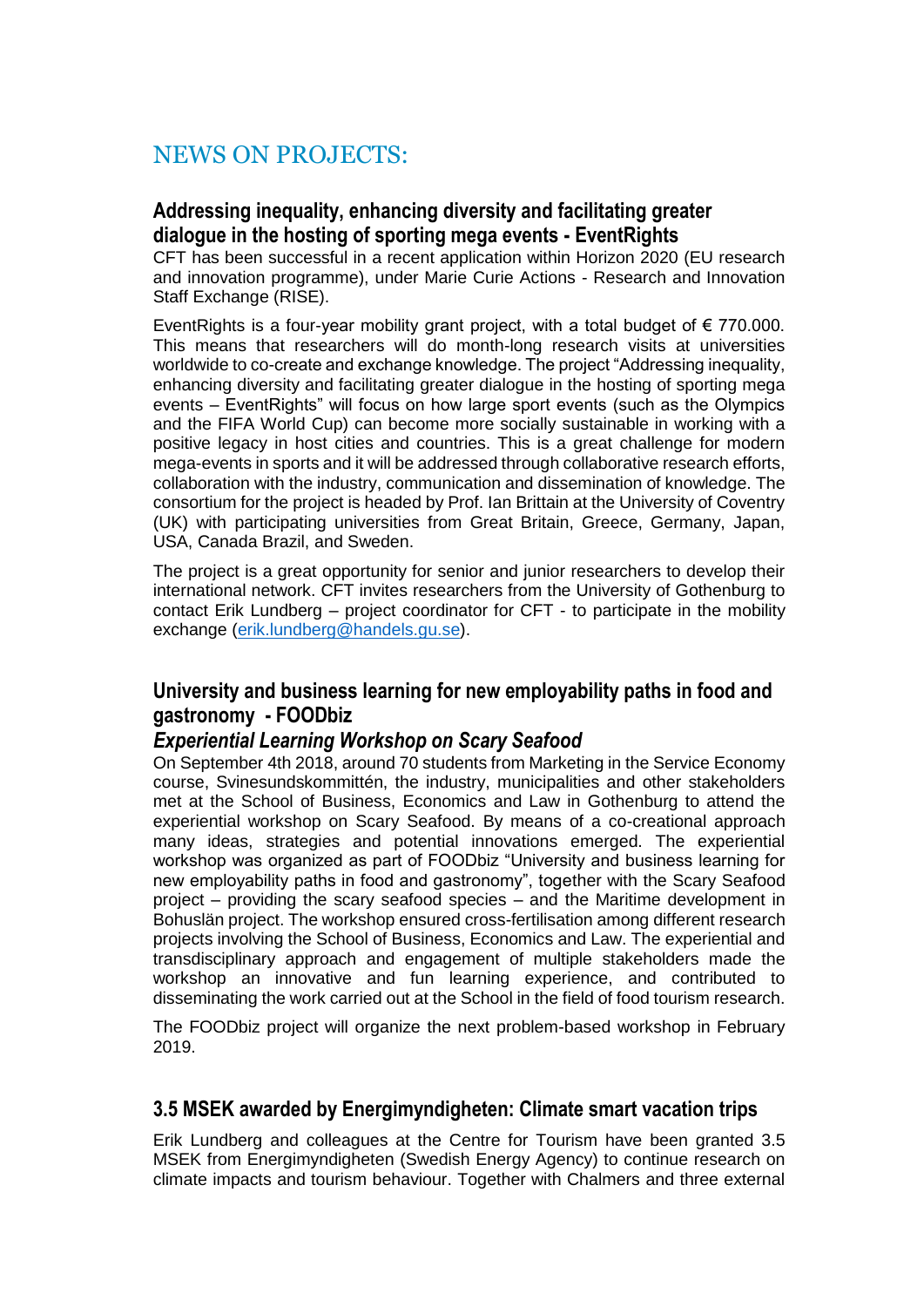partners (Goteborg&Co, Swedish Society for Nature Conservation and the West Sweden Tourist Board) we will develop our knowledge from the recent collaboration project on [www.klimatsmartsemester.se.](https://www.klimatsmartsemester.se/) The aim of this new project is to create preconditions for the choice of more energy efficient, climate smart vacations. This will be achieved by mapping policy tools that have the potential to decrease flying (on vacation). The next step is to analyse how these tools affect consumer behaviour. With this knowledge, policy tools and measures to reduce climate intense tourism behaviour will be developed and suggested, and specific tools will be implemented in collaboration with our partners in the project.

Project leader: Erik Lundberg [\(erik.lundberg@handels.gu.se\)](mailto:erik.lundberg@handels.gu.se)

# Riksbankens Jubileumsfond – Flexit project

Kristina Lindström, researcher at CFT, has been employed at the West Sweden Tourism Board under the Flexit project since 2016. Flexit is an initiative funded by Riksbankens Jubileumsfond to facilitate cooperation between researchers and practitioners. The project lasts for three years and ends in 2019. 75% of the time is allocated to research and 25% to work within the organization where the researcher is employed.

The project is called: "Towards sustainability in tourism through inter-organizational collaboration" and focuses on collaborative aspects within the tourism industry to improve tourism related planning processes and to support a more sustainable approach to tourism.

For this newsletter issue, Chiara Rinaldi interviewed both Kristina Lindström and Marie Linde, the responsible person at the West Sweden Tourism Board, about their perspective on the project in terms of university-business cooperation.

Right from the start, Kristina Lindström felt very welcome to the organization, but she pointed out some difficulties in the communication process. Especially in the beginning, communication can be challenging, as academic "language" is quite different from business language. She affirmed that when researchers collaborate with practitioners: "it's extremely important that you learn their language. It's like learning a new language on how you make a presentation, and how you talk about your research in a way that becomes interesting and makes sense for them". Kristina emphasized how often there might be a misunderstanding among academics, who might think that by working with practitioners they might "lose your soul as a researcher". She believes that this is not the case, as academics keep their integrity and values as researchers, but they "need to learn how to communicate and work with practitioners".

This entails taking and delivering a knowledge that is relevant and accessible for practitioners. On the other hand, practitioners possess a kind of knowledge different from researchers, therefore working together allows both to learn.

"Cooperating in a meaningful way is a learning process for both academics and practitioners".

Marie affirmed that the West Sweden Tourism Board had a very good experience with Kristina, and having a researcher in the office is an additional value to the organization and it supports real cooperation.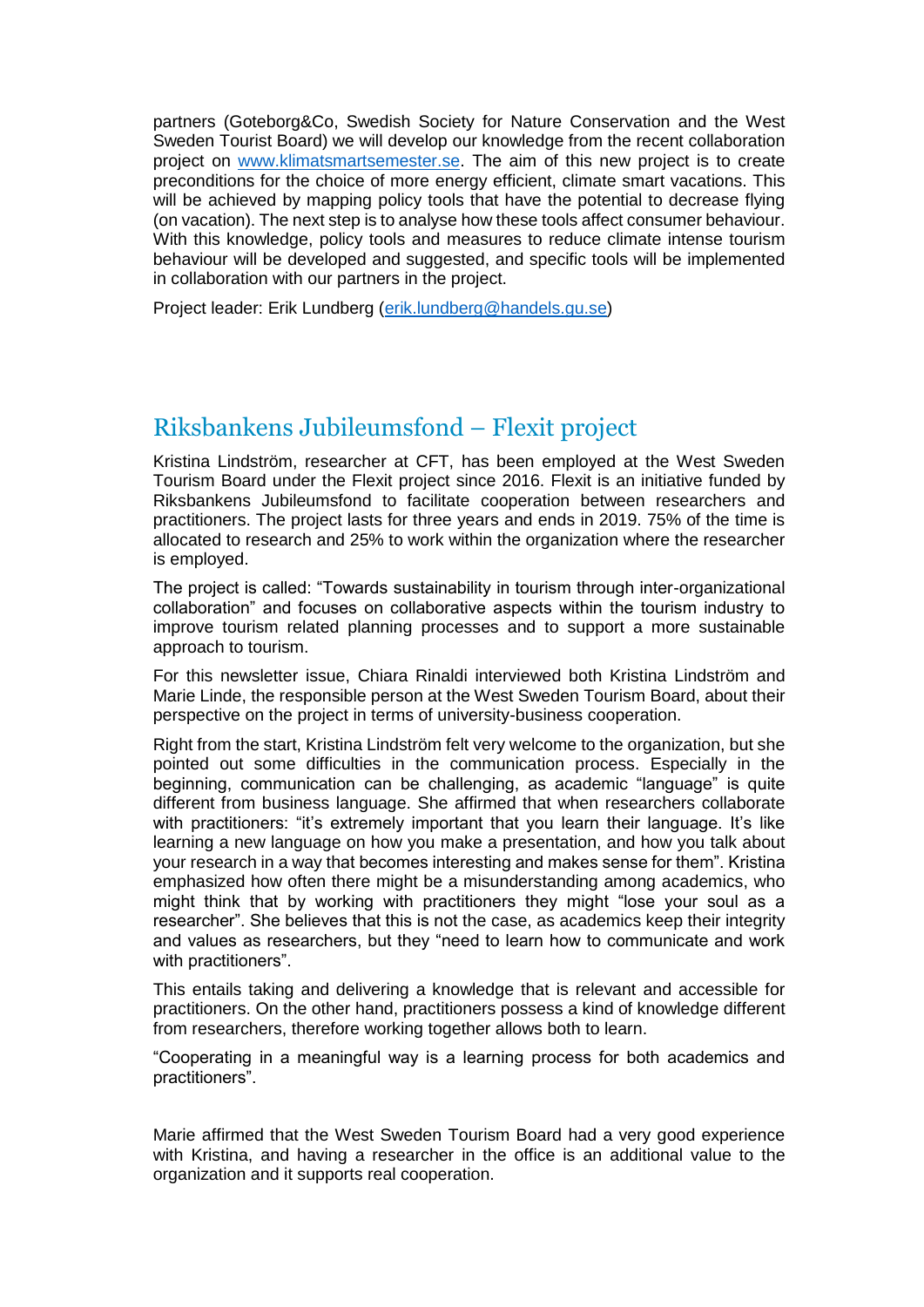She pointed out that to make the relationship work it is essential that "the researcher working within an organization feels that the research that is carried out is not influenced by the organization, that academic freedom is preserved". On the other hand, and consistent with Kristina's remarks, it is important that the research carried out is relevant for the organization. "I think that from the very beginning it is important to pose questions that are of interest to the organization, so that the researcher is not too far away from what the organization is actually doing. In that way the organization feels it can benefit from the results".

#### Post-Flexit cooperation

Both interviewees believe that the cooperation born under Flexit has been very fruitful and beneficial for both university and organization. They think that the cooperation born under Flexit will continue after the project ends, as the time researcher spent within the organization allowed to build trust and mutual understanding.

## Popular science article on FOODEV project on CORDIS portal

The Community Research and Development Information Service (CORDIS) is the European Commission's primary public repository and portal to disseminate information on EU-funded Research and Innovation projects.

CORDIS representatives interviewed Prof. Tommy D. Andersson and Dr. Chiara Rinaldi on the project "Food and Gastronomy as leverage for local development – FOODEV", in order to produce a popular science article for dissemination purposes. The project, financed under Horizon 2020 Marie Sklodowska-Curie – Individual Fellowship, was carried out by Dr. Chiara Rinaldi under the supervision of Prof. Tommy D. Andersson between 2016 and 2018.

The [article](https://cordis.europa.eu/result/rcn/240251_en.html), titled "Strategies for promoting gastronomy across Europe", is available in 6 European languages

## New Research Results

Researchers at CFT publish frequently in academic journals, books and reports. Please click [here](https://cft.handels.gu.se/english/publications) for a complete list of recent publications at our homepage.

This section of the newsletter proposes some of CFT's members published scientific findings in brief. The aim is to highlight recent interesting research findings in a condensed and accessible way, to enlarge the type of audiences that might benefit from new scientific advancements in tourism discipline(s) beyond the academic one.

*María José Zapata Campos, C. Michael Hall and Sandra Backlund* (2018) Can MNCs promote more inclusive tourism? Apollo tour operator's sustainability work. Tourism geographies, [Full Article](https://doi.org/10.1080/14616688.2018.1457074)

Outbound tour operators are key actors in international mass tourism. However, their contribution to more sustainable and inclusive forms of tourism has been critically questioned. Drawing from new institutional theories in organization studies, and